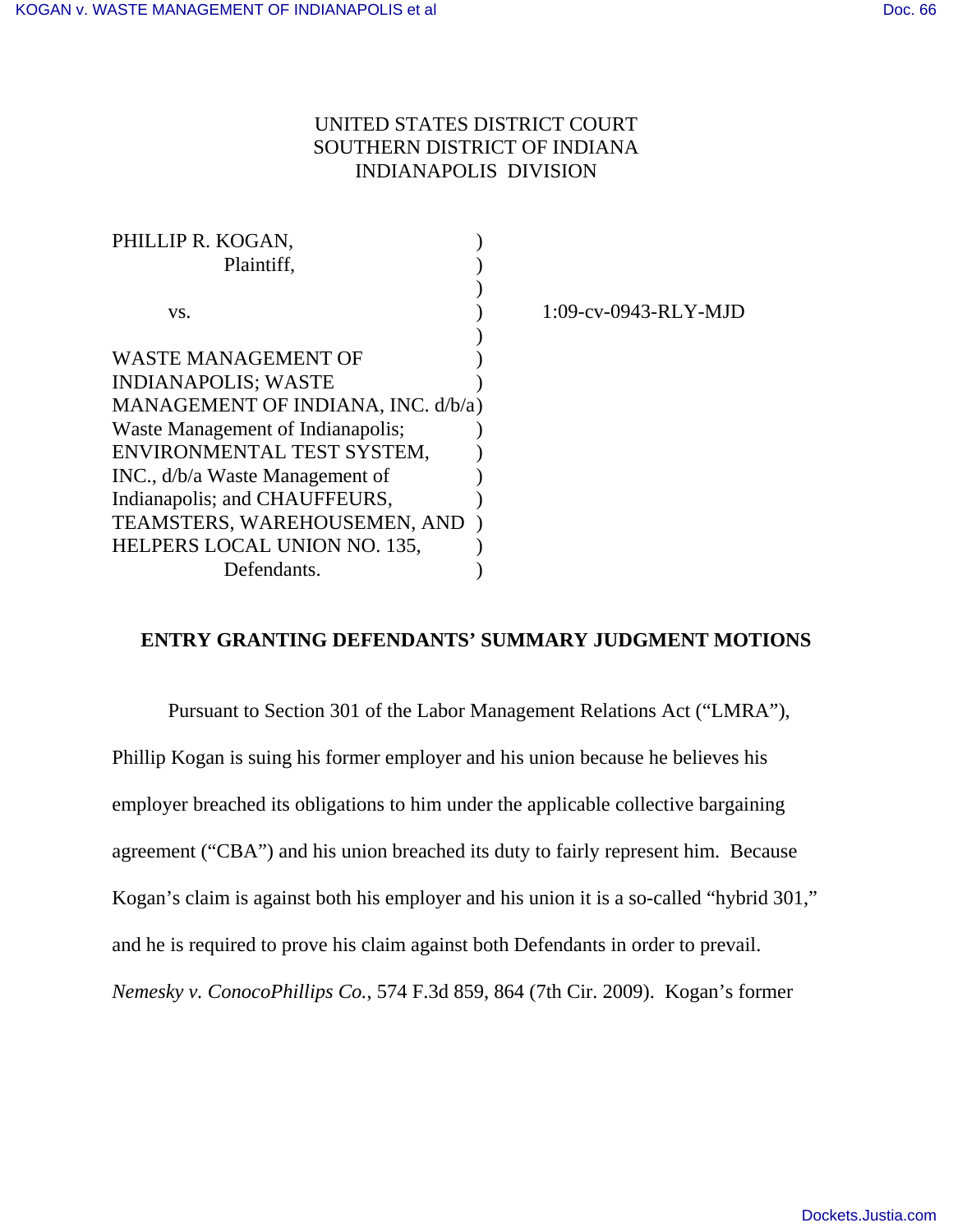employer, Waste Management of Indiana L.L.C. ("WMI")<sup>1</sup> and his union, Chauffeurs, Teamsters, Warehousemen, and Helpers Local Union No. 135 ("Teamsters Local 135") have both filed motions seeking an entry of summary judgment in their favor. This entry addresses those motions.

#### **Factual Background**

Kogan went to work for WMI as a roll-off truck driver in October 1999. The terms "roll-off" and "front-load" refer to two different types of trucks driven and utilized in WMI's waste management business, the importance of which will become apparent in the discussion of this lawsuit. Kogan joined Teamsters Local 135 shortly after starting with WMI and remained a member of that union and an employee of WMI until July 7, 2007, when he began employment with an affiliated company, Waste Management of Washington ("WMW"), located in the state of Washington. Kogan voluntarily sought the position with WMW and, upon receiving the job, he resigned from Teamsters Local 135

<sup>1</sup>Plaintiff's complaint does not name Waste Management of Indiana L.L.C. as a Defendant; rather it has named Waste Management of Indianapolis and other "Waste Management" entities, apparently unsure of the exact name of the entity which employed him. However, in connection with its motion, Defendant asserts that Waste Management of Indiana L.L.C. was the properly named employer of Mr. Kogan and has provided an explanation of why that is the case, by tracing corporate name changes over time. Kogan did not challenge that factual assertion. Accordingly, pursuant to Fed.R.Civ.P. 56 and Local Rule 56.1 that fact is assumed true and Waste Management of Indiana L.L.C. will be substituted for the other "Waste Management" entities as the proper defendant employer.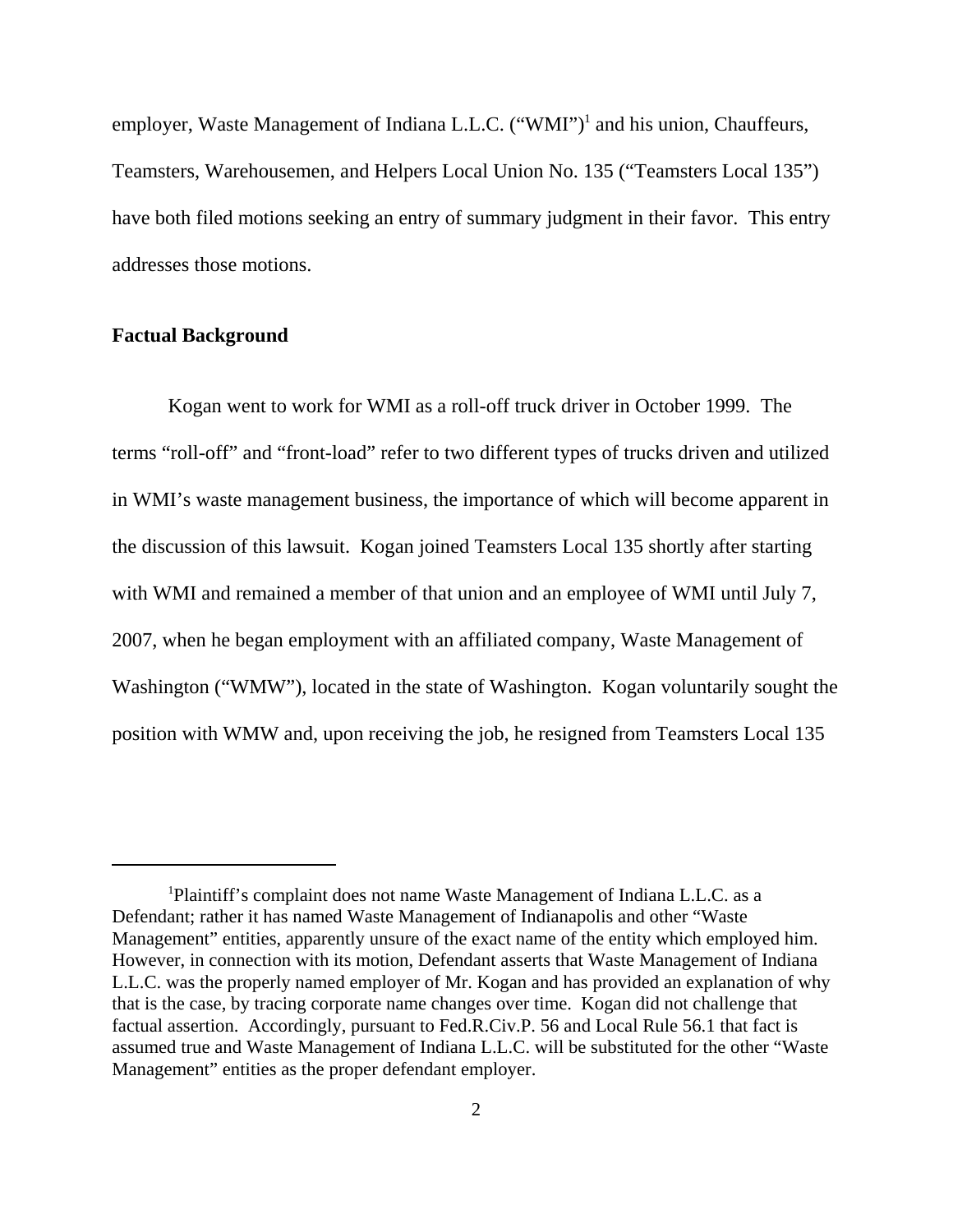and transferred his local union membership<sup>2</sup> to Teamsters Local 174, which had its own CBA with WMW, negotiated completely separate from the CBA between Teamsters Local 135 and WMI. Kogan was a probationary employee with WMW for the first ninety days, after which he was paid at full scale pursuant to the CBA between WMW and Teamsters Local 174.

While with WMW, Kogan drove a front-load truck on recycling routes for a few months before taking a position loading and transferring trailers at the WMW transfer station, operating an excavator and driving a roll-off truck on non-route assignments. In December 2007, Kogan requested an opportunity to transfer back to Indianapolis for family reasons. He contacted WMI's Route Manager, Bob Curtis ("Curtis"), who after a couple of weeks was able to find a position as a roll-off driver for Kogan within WMI. Curtis informed Kogan that when and if he transferred back to Indianapolis, he would return with no accumulated seniority from his earlier tenure with the company and would start at the bottom of the seniority list. Kogan claims that this is the first time he learned that by transferring to WMW he had lost his seniority with WMI; regardless, he accepted the job in Indianapolis, rejoined Teamsters Local 135 and returned to work for WMI effective February 3, 2008.

On January 3, 2009, Curtis provided Kogan with a letter stating that, as a result of

 $2<sup>2</sup>$ Mr. Kogan remained a member of the International Teamsters Union at all times, transferring only his local union affiliation.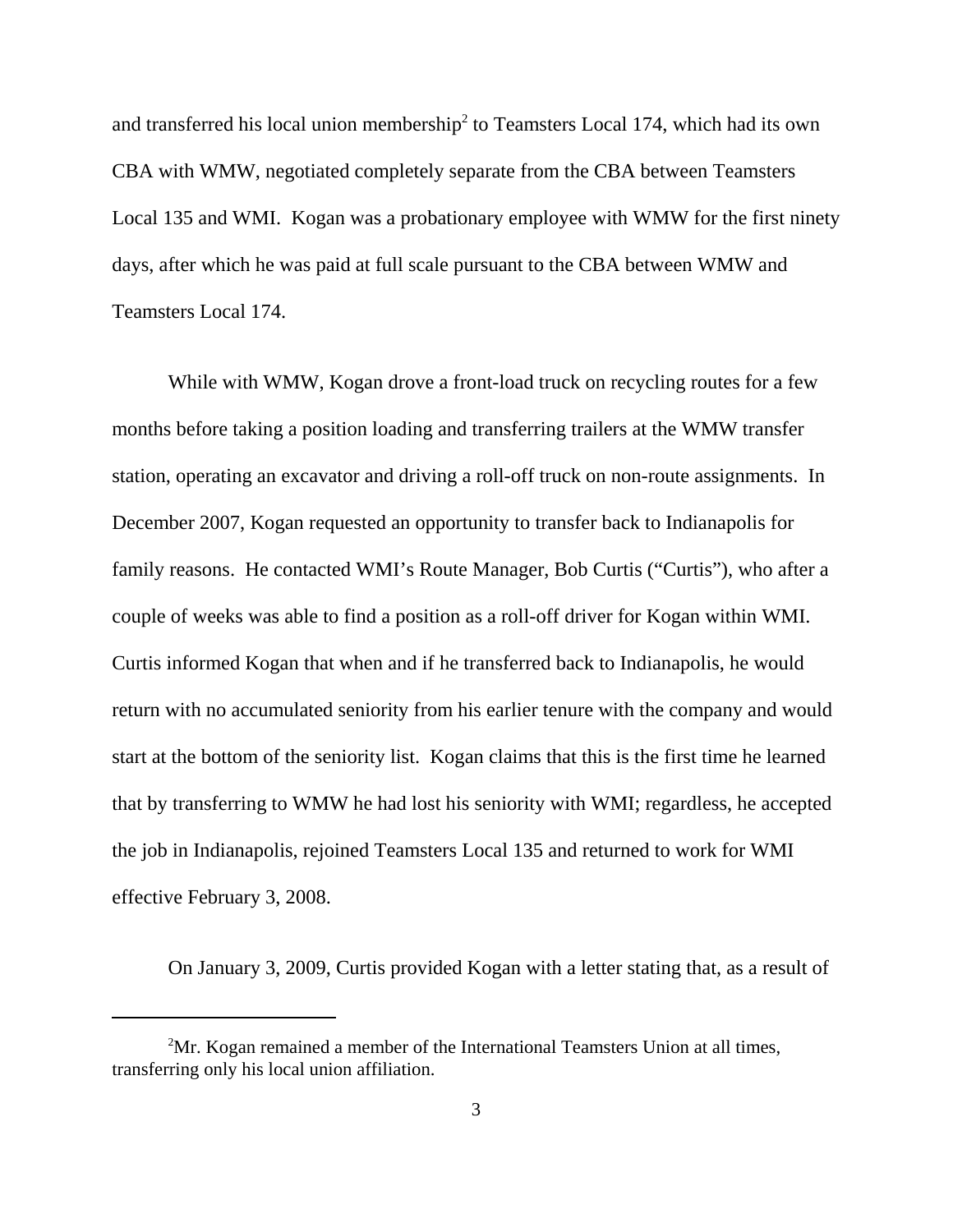the downturn in the economy WMI was implementing an employee lay-off pursuant to the procedures outlined in the CBA. Kogan had heard rumors of an impending lay-off, but had been told by other employees that the lay-off would have to be pursuant to the seniority list posted in a locked glass case at WMI, which list still had his seniority date from his original tenure with WMI. The CBA contained a provision requiring WMI to post an accurate seniority list every three months, but that provision had not been followed, and a list with accurate seniority dates for all employees was only posted after the lay-off.

After being laid off, Kogan filed a grievance claiming that he had a right to avoid lay-off by "bumping" into one of two front-load truck driving positions based on his seniority and qualifications or into a shop maintenance position at the transfer station. Sydria Wilkerson ("Wilkerson") and Brian Daniels ("Daniels") were the employees then occupying those two front-load truck driving positions and Mark Wells ("Wells") was the individual who occupied the shop maintenance position, which was a non-union position not covered by a CBA. Wilkerson's seniority date was January 6, 2008, and Daniels' was May 12, 2008.

Teamsters Local 135 presented Kogan's grievance to WMI. After meeting with the union officials, WMI denied the grievance for more than a single reason. First, in order to "bump" a junior employee from a particular job classification, in this case "frontload driver," the CBA requires that the person who is seeking to bump must have prior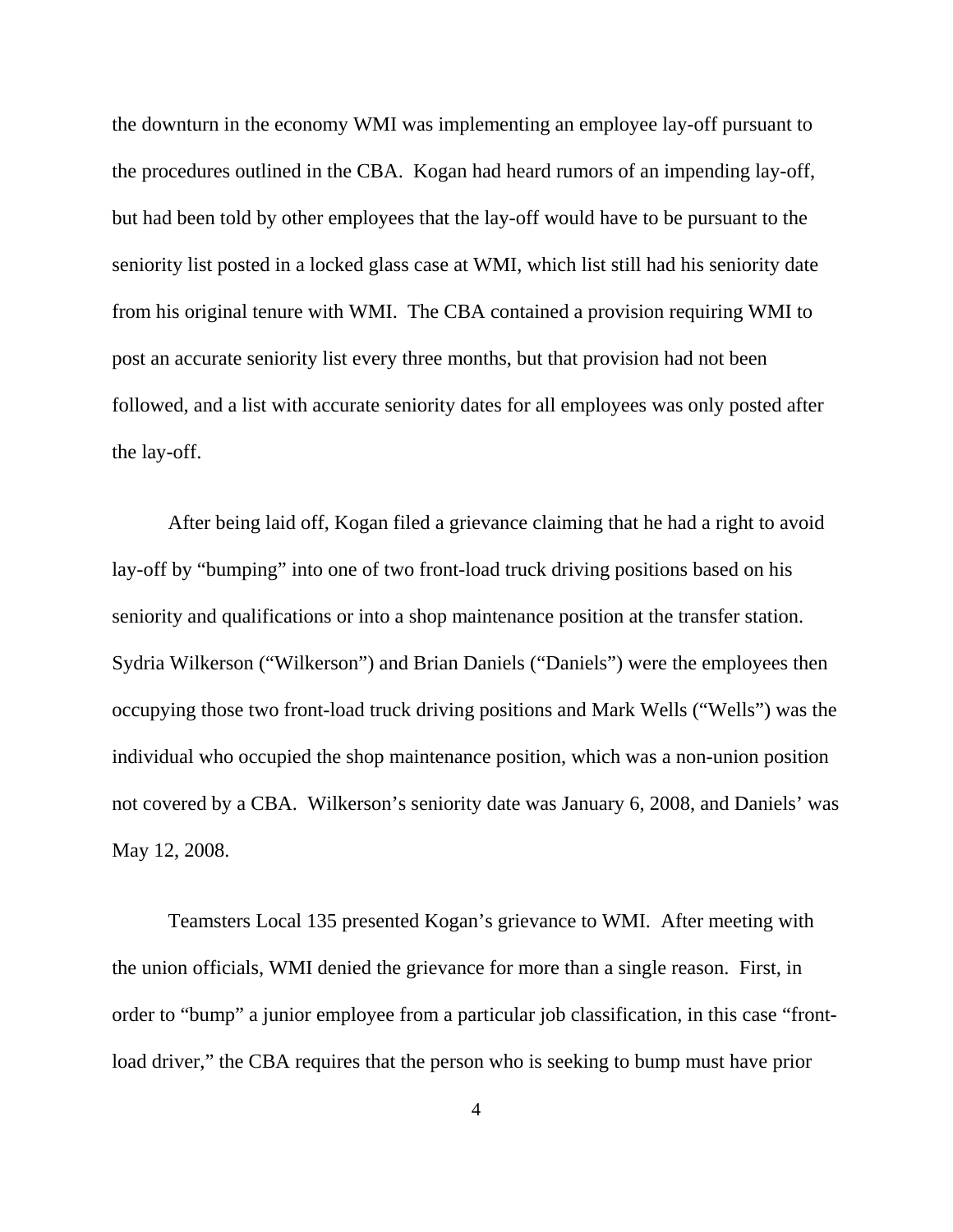experience in that job while working for WMI. Kogan had never driven a front-load truck while with WMI, he had only driven one while working for WMW, which WMI claimed did not provide him with "qualified" status under the CBA. Also, based on Kogan's new seniority date upon return to WMI, he was less senior than Wilkerson and therefore could not bump into her position. Finally, the non-union maintenance position was not subject to the CBA and WMI asserted that Kogan had no right to claim it. Teamsters Local 135 withdrew Kogan's grievance at the third step in the process on March 10, 2009, and did not proceed to arbitration.

Following the lay-off, Kogan began working for another waste removal company, Ray's, as a front-load driver in February 2009. In May of that year, he learned from a union steward, Rick Baker ("Baker"), that there was a vacant front-load driving position at WMI. Kogan told the union steward, the Teamsters Local 135 business agent and Curtis that he wanted that job. The job was posted for bid on April 29, 2009. Pursuant to the CBA, the job was posted for three days, but no active or laid-off WMI union employee left his name on the posting. WMI chose to place Wells into the position. Wells had previously driven a front-load truck for WMI before quitting and later returning to WMI to fill the non-union shop maintenance position, and the company considered him to be the most qualified for the position because he would require no training.

Baker filed a grievance with WMI on behalf of all laid-off union employees

5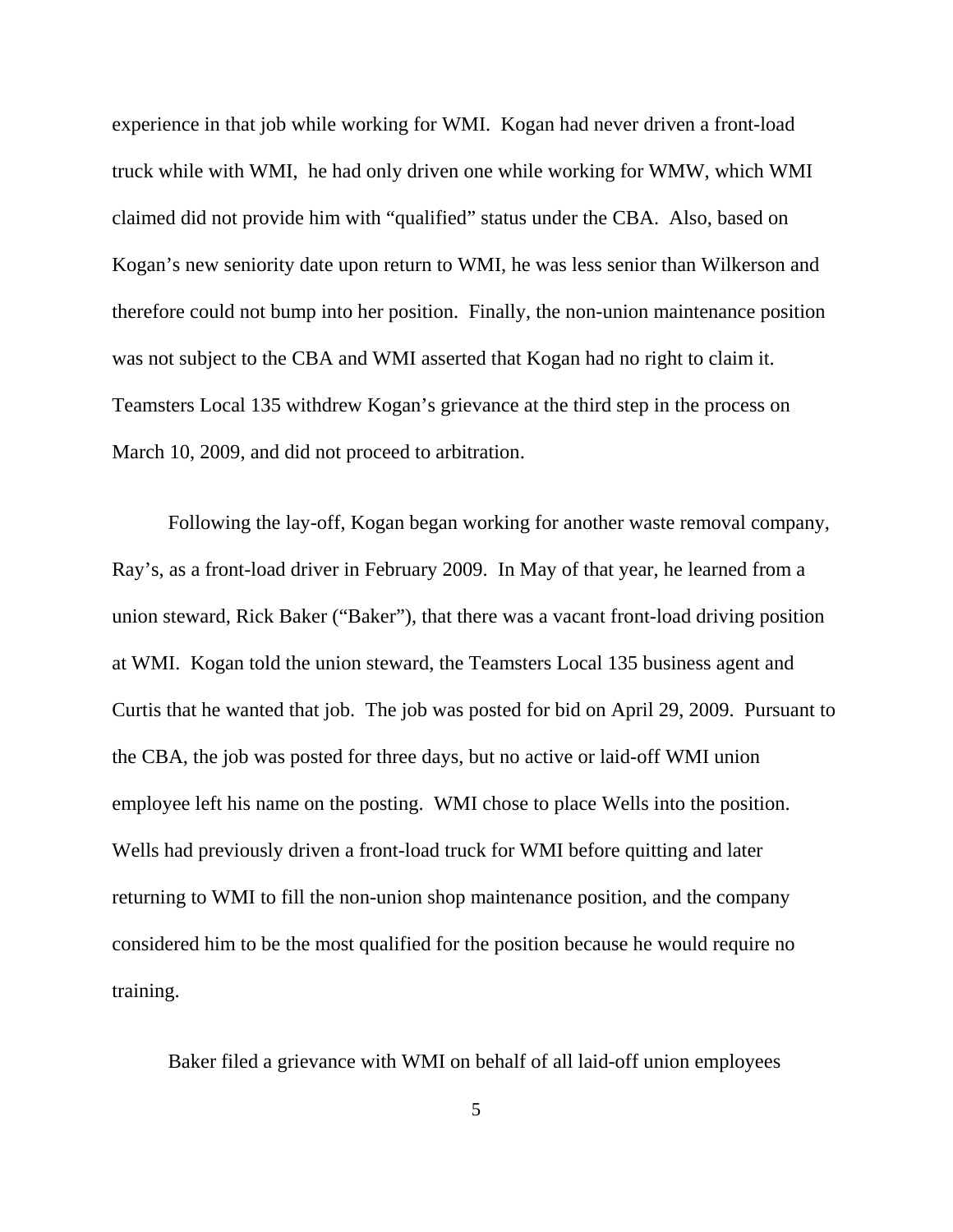(hereinafter "class grievance") who were not given the vacant front-load position that Wells received. Kogan was not specifically named in the grievance and he did not file a grievance on his own behalf. WMI denied the class grievance after meeting with local union officials. The company maintained that none of the laid-off union employees had prior experience with WMI driving a front-load truck, which allowed the company to reach its own judgment with respect to the most qualified applicant. Teamsters Local 135 withdrew the class grievance at the third stage, electing not to proceed to arbitration and Kogan has remained a front-load driver for Ray's.

### **Summary Judgment Standard**

A party is entitled to summary judgment "if the pleadings, depositions, answers to interrogatories, and admissions on file, together with the affidavits, if any, show that there is no genuine issue as to any material fact and that the moving party is entitled to judgment as a matter of law." Fed. R. Civ. P. 56(c). The moving party bears the burden of demonstrating the absence of a genuine issue of material fact. *Celotex Corp. v. Catrett*, 477 U.S. 317, 323, 106 S.Ct. 2548, 91 L.Ed.2d 265 (1986). The non-moving party, however, may not rest on mere allegations or denials in its pleadings, but rather "must set forth specific facts showing that there is a genuine issue for trial ." Fed. R. Civ. P. 56(e).

A genuine issue of material fact exists if "there is sufficient evidence favoring the

6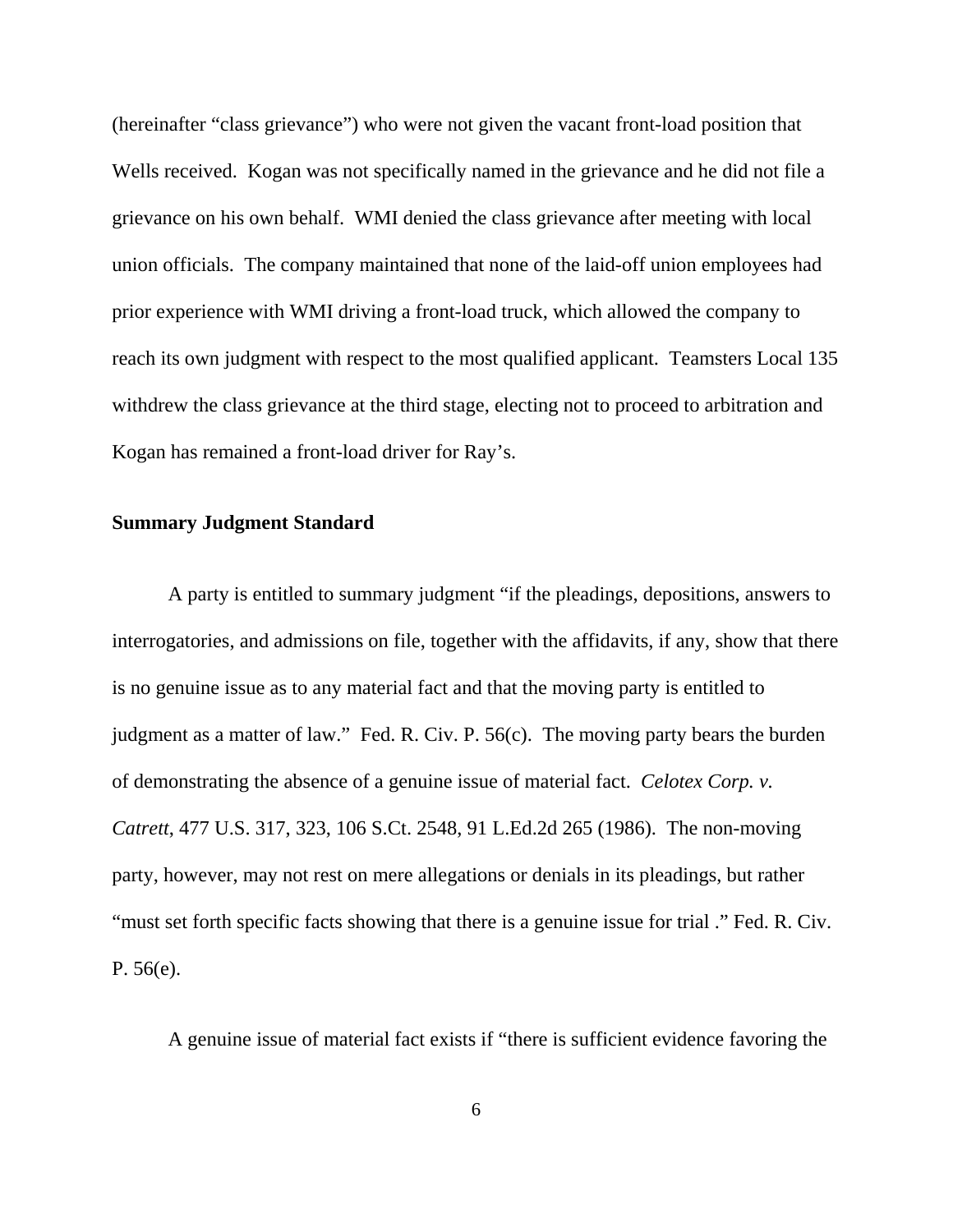nonmoving party for a jury to return a verdict for that party." *Anderson v. Liberty Lobby*, *Inc.*, 477 U.S. 242, 249, 106 S.Ct. 2505, 91 L.Ed.2d 202 (1986). Factual disputes that are irrelevant or unnecessary to the claims before the court will not alone defeat a summary judgment motion. *Id*. at 247-48. When determining whether a genuine issue of material fact exists, the court views the record and all reasonable inferences in the light most favorable to the nonmoving party. *Heft v. Moore*, 351 F.3d 278, 283 (7th Cir. 2003).

Summary judgment is also proper, indeed it is mandated, when it is clear that the plaintiff will be unable to satisfy the legal requirements necessary to establish his case. *See Celotex*, 477 U.S. at 322. Under this scenario, "there can be no 'genuine issue as to any material fact,' since a complete failure of proof concerning an essential element of the nonmoving party's case necessarily renders all other facts immaterial." *Id*. at 323. The moving party is, therefore, entitled to judgment as a matter of law due to the nonmoving party's failure to make a sufficient showing on an essential element of which he carried the burden of proof. *Id*.

## **Discussion**

Section 301 of the LMRA gives the federal courts jurisdiction over lawsuits brought to enforce the terms of a CBA. 28 U.S.C. § 185. As indicated at the start of this entry, Plaintiff's case is a so-called "hybrid 301" case because he is suing his former employer for breach of the CBA and his union for failing to provide him fair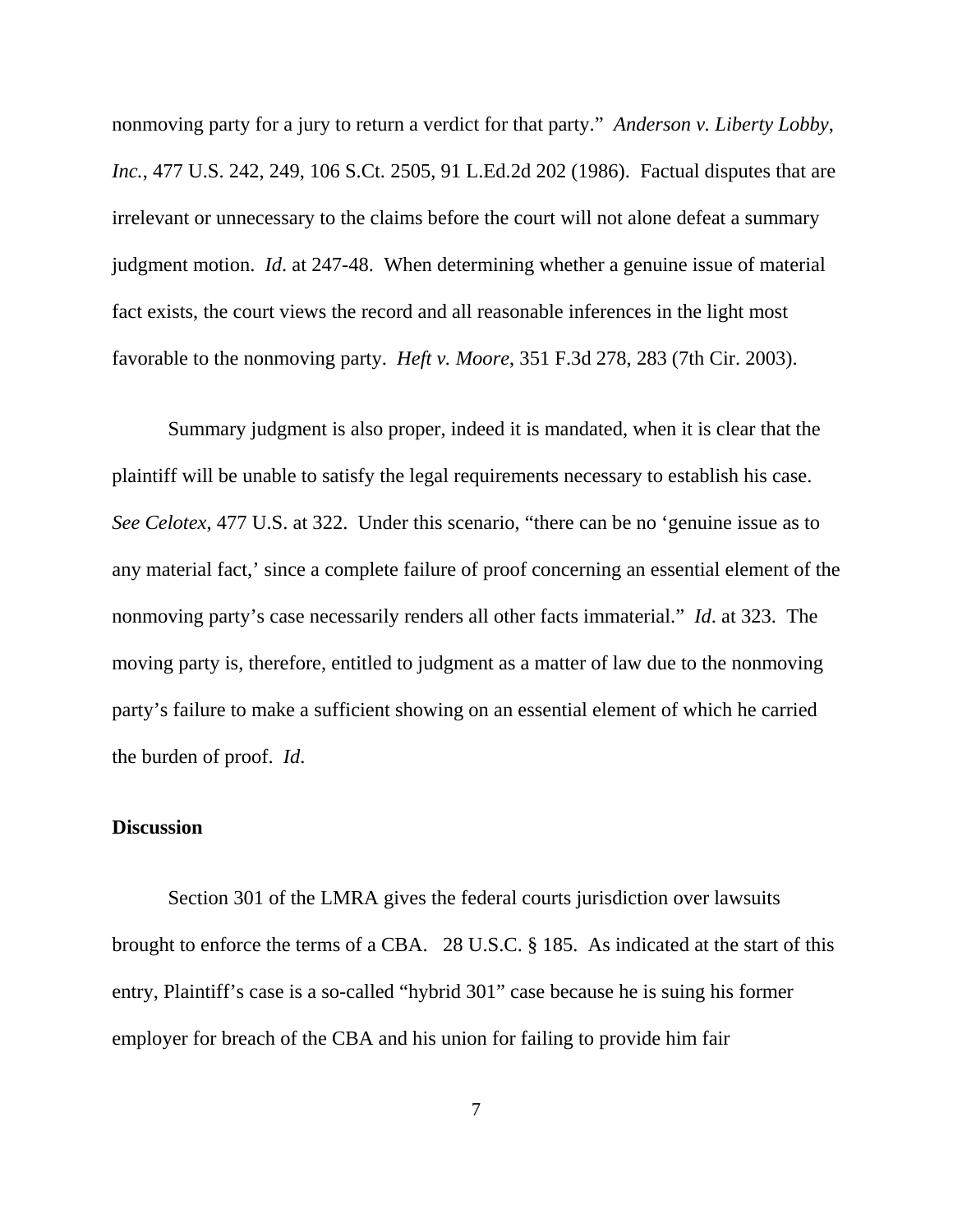representation. A union breaches its duty to fairly represent a member if it acts in a manner which is arbitrary, discriminatory or in bad faith. *Nemesky v. ConocoPhillips Co.*, 574 F.3d at 865. To prevail, Kogan must make his case against both defendants because "neither claim is viable if the other fails." *Crider v. Spectrulite Consortium*, 130 F.3d 1238, 1241 (7th Cir. 1997). Unfortunately for Kogan, his lawsuit does not get very far regardless of whether the court analyzes his assertion of a CBA breach or his claim that the union failed to represent him in good faith.

Chronologically, Kogan's first complaint is that when he returned to Indianapolis from the state of Washington, he did not retain the same seniority date that he had when he left Indianapolis. He claims that he should have kept that seniority date because WMW was just another affiliate of the worldwide Waste Management organization. However, the CBA which granted him seniority rights - the one between WMI and Teamsters Local 135 - clearly defines seniority as "an employee's length of continuous service with the Company" and unequivocally states in the very first sentence that WMI will be referred to as the "Company" throughout the agreement. WMW was a different employer, with a different CBA between it and a different local union. There is no reasonable support within the CBA for Kogan's argument that he retained his seniority.

Kogan's second complaint is that he was laid off despite the fact that the seniority list posted at the WMI facility at the time the lay-off was announced still had him listed with his October 1999 seniority date, which date would have kept his seniority sufficient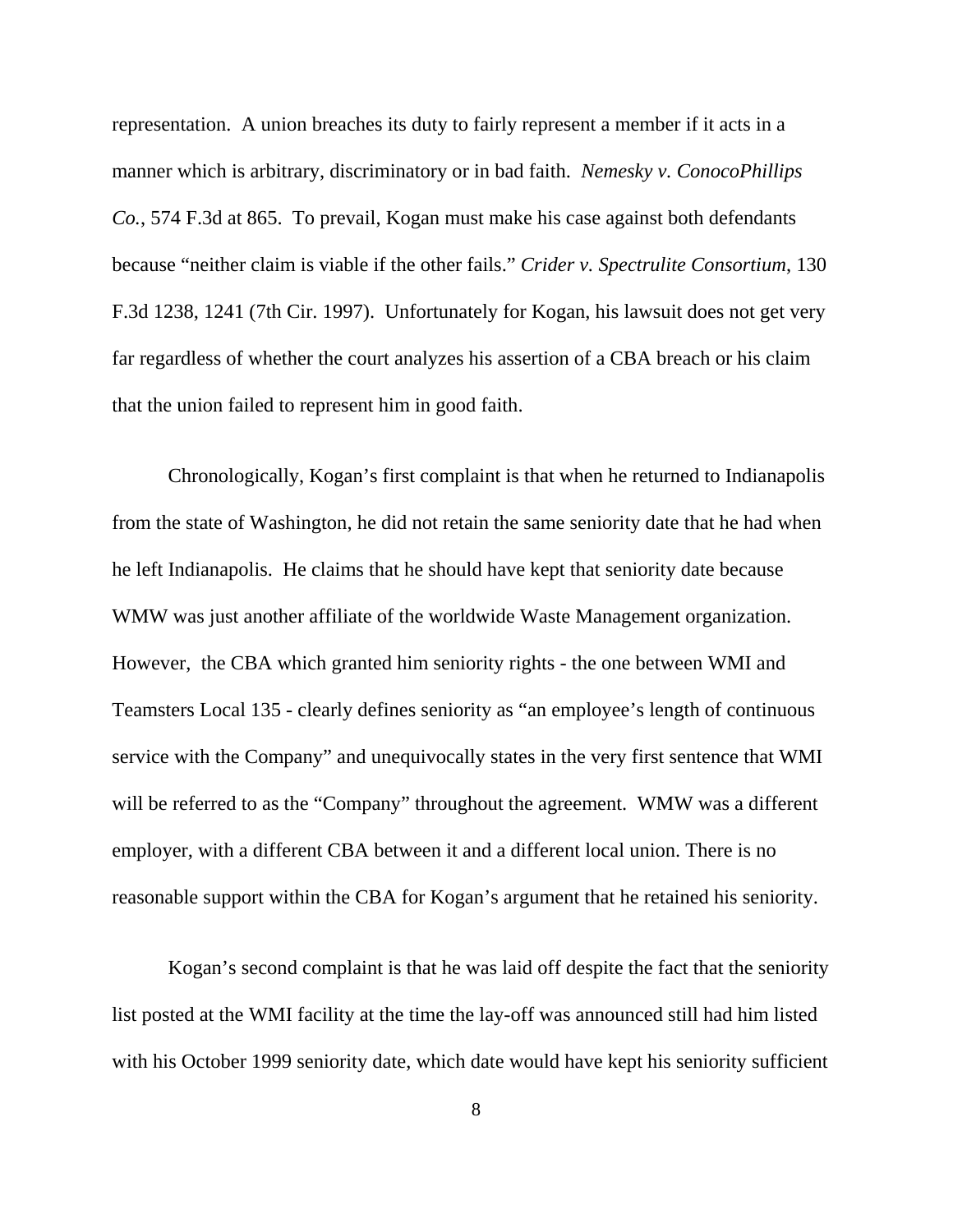to survive the lay-off. However, just because the CBA required that a seniority list be posted at the WMI facility does not mean that the list must be followed by the parties in the execution of a lay-off, even if the list contains mistakes. There is simply no such requirement in the CBA, and it would be nonsensical to imply one.

Nevertheless, Kogan also claims that even with his February 3, 2008, seniority date, he should have been able to bump two other employees with less seniority instead of being laid-off in January 2009. "Bumping" refers to the right held by a more senior employee to avoid lay-off by taking the job of a less senior employee who holds a job within the same classification or who holds a job in another job classification for which the more senior employee is qualified to perform the work. The CBA provides that where bumping to a job in a different classification, "qualified to perform the available work shall be defined as having worked and qualified in this classification while an employee of the Company."

Kogan claims that he should have been allowed to bump into the front-load driver position held by Daniels, who had a seniority date of May 12, 2008. However, Kogan had never driven a front-load truck while working for WMI, which is the only way he could claim that he was qualified pursuant to the CBA. His short experience in Washington state did not qualify him for the position because, as noted previously, WMW is not the "Company" as that term is defined in the contract. The second job which Kogan claims he should have been allowed to bump to is a maintenance position,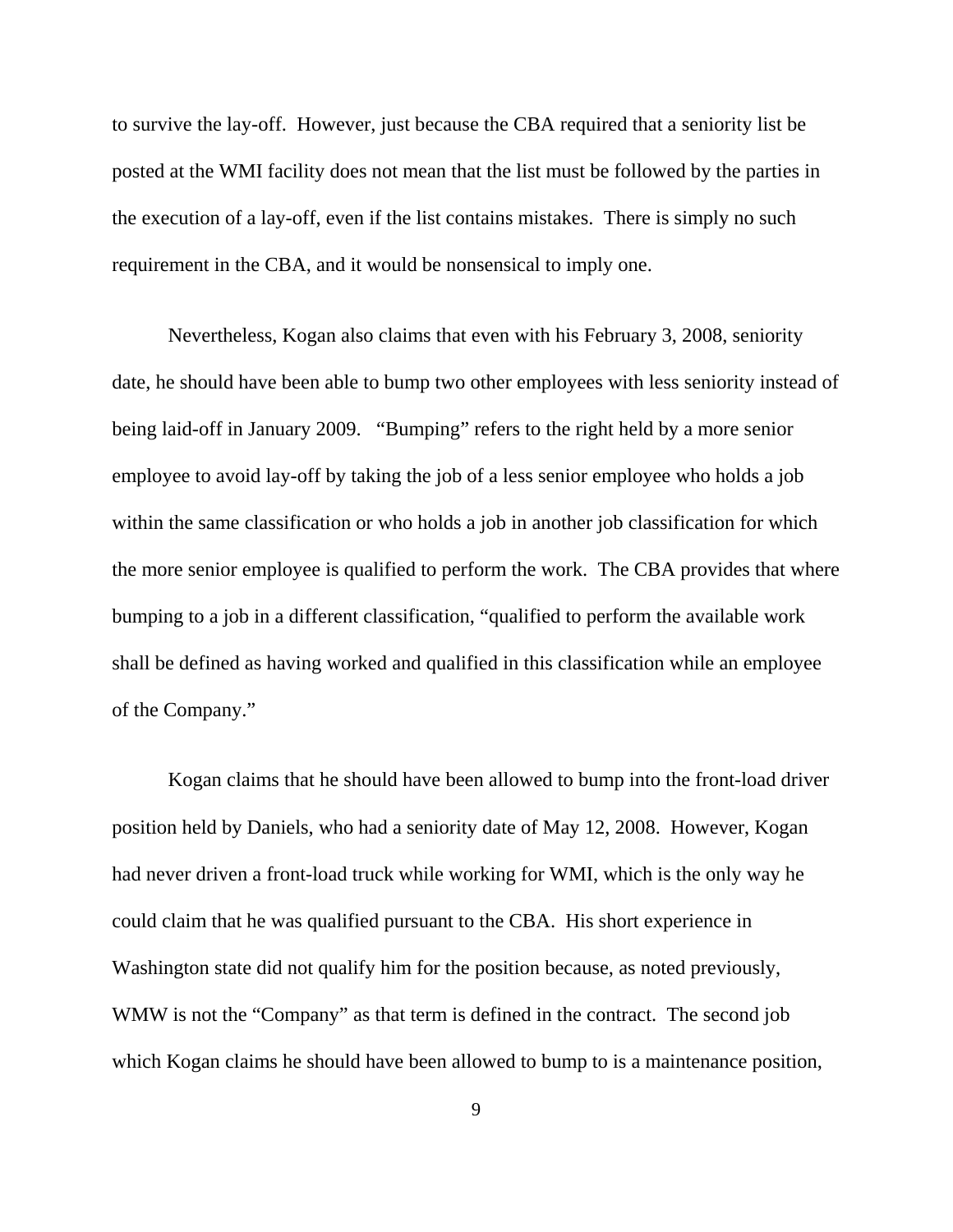but the maintenance job is not a bargaining unit position and is not covered by the CBA. Because Kogan's right to bump was a right which was provided by the CBA, and the CBA covered only bargaining unit jobs, he had no right to bump a junior employee in a non-bargaining unit position. Accordingly, there was no breach of the CBA and Teamsters Local 135 did not unfairly drop the pursuit of the grievance filed by Kogan on the issue of his right to bump.

That leaves Kogan's final complaint, that he should have been called back from lay-off and given the front-load driver position which was given to Wells in May of 2009. Wells was in a non-union maintenance position when he accepted the job, but had previously held a front-load driver position with WMI. No laid-off employee was qualified for a front-load driver position under the terms of the CBA. When there are no qualified WMI union employees who seek a job, the CBA gives the company the right to fill the position with the person it determines to be the most qualified for the job. Though not a union employee at that time, Wells had held the front-load driver position in the past and WMI's determination that he was the most qualified applicant is well within reason. Accordingly, there was no contractual breach, and the union's decision to drop its classwide grievance was not arbitrary or a failure to represent Kogan in good faith.

## **Conclusion**

In the end, though his hybrid section 301 claim requires that he prove his case